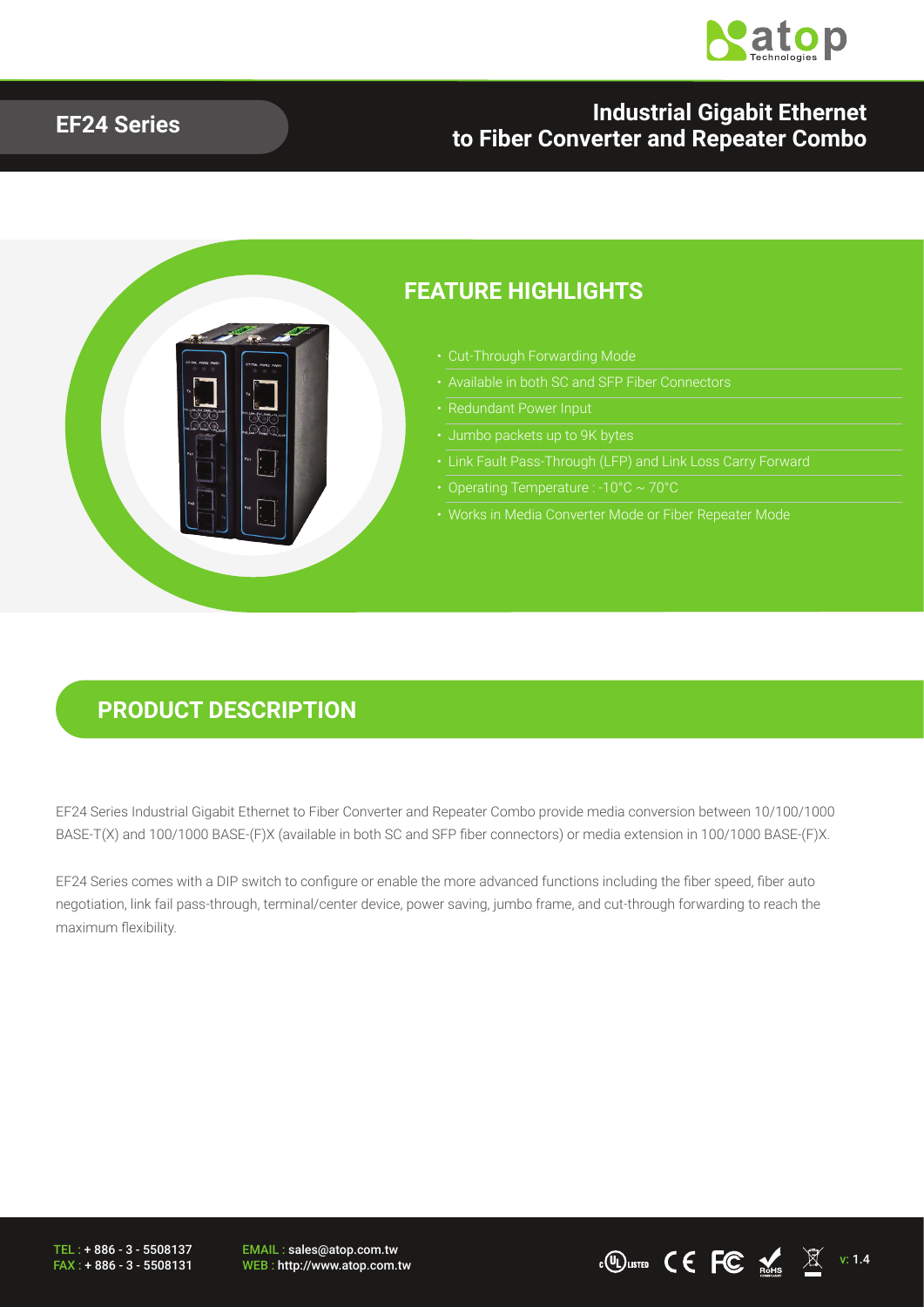

## **SPECIFICATIONS**

| <b>Technical Specifications</b>      |                                                                                                                                                                       |                   |  |  |
|--------------------------------------|-----------------------------------------------------------------------------------------------------------------------------------------------------------------------|-------------------|--|--|
| Model Name                           | EF24                                                                                                                                                                  |                   |  |  |
| <b>Technology</b>                    |                                                                                                                                                                       |                   |  |  |
| <b>Standards</b>                     | IEEE 802.3 for 10BASE-T<br>IEEE 802.3u for 100BASE-T(X) and 100BASE-FX<br>IEEE 802.3ab for 1000BASE-T<br>IEEE 802.3z for 1000BASE-X                                   |                   |  |  |
| <b>Interface</b>                     |                                                                                                                                                                       |                   |  |  |
| RJ45 Ports                           | 10/100/1000BASE-T(X) auto negotiation speed                                                                                                                           |                   |  |  |
| <b>Fiber Ports</b>                   | 100/1000BASE-(F)X or SFP Slot                                                                                                                                         |                   |  |  |
| <b>LED</b> Indicators                | PWR1, PWR2, CT-TML, Fx1_Link, Fx2_Link, Fx1_OAM, FP/MC, Fx_LLCF, Tx_LLCF                                                                                              |                   |  |  |
| <b>DIP Switch</b>                    | Media Converter / Repeater mode, Fiber Speed mode, Link Transparency, TS-1000 Terminal<br>/ Center mode, Power Save, Fiber Auto Negotiation, Jumbo Frame, Cut-through |                   |  |  |
| <b>Power Management</b>              |                                                                                                                                                                       |                   |  |  |
| Input Voltage                        | 9-48 VDC                                                                                                                                                              |                   |  |  |
| Input Current                        | Max. 0.3A @ 9VDC                                                                                                                                                      |                   |  |  |
| Connector                            | Removable 5-pin Terminal Block                                                                                                                                        |                   |  |  |
| Reverse Polarity Protection          | Present                                                                                                                                                               |                   |  |  |
| <b>Physical Characteristics</b>      |                                                                                                                                                                       |                   |  |  |
| Housing                              | Metal, IP30 protection                                                                                                                                                |                   |  |  |
| Dimensions ( $W \times H \times D$ ) | 32mm x 90mm x 110mm (1.26 x 3.54 x 4.33 in)                                                                                                                           |                   |  |  |
| Weight                               | EF24-1G-2Fm-SC-550M / EF24-1G-2Fs-SC-10:330g<br>EF24-1G-2SFP: 340g                                                                                                    |                   |  |  |
| Installation                         | DIN-Rail, Wall-Mount (optional kit)                                                                                                                                   |                   |  |  |
| <b>Environmental Limits</b>          |                                                                                                                                                                       |                   |  |  |
| <b>Operating Temperature</b>         | $-10^{\circ}$ C ~ 70°C (14°F ~ 158°F)                                                                                                                                 |                   |  |  |
| Storage Temperature                  | $-40^{\circ}$ C ~ 85°C (-40°F ~ 185°F)                                                                                                                                |                   |  |  |
| Ambient Relative Humidity            | $5 \sim 95$ %, $55^{\circ}$ C (non-condensing)                                                                                                                        |                   |  |  |
| <b>Optical Fiber Specifications</b>  |                                                                                                                                                                       |                   |  |  |
| Mode                                 | Multi-mode                                                                                                                                                            | Single-mode       |  |  |
| <b>Distance</b>                      | 550M                                                                                                                                                                  | 10KM              |  |  |
| <b>Bit Rate</b>                      | 1250Mbps                                                                                                                                                              | 1250Mbps          |  |  |
| Wavelength (nm)                      | 850                                                                                                                                                                   | 1310              |  |  |
| Application                          | 1000Base-SX                                                                                                                                                           | 1000Base-LX       |  |  |
| Tx Power (dBm)                       | $-9.5 - -4$                                                                                                                                                           | $-9.5 - 3$        |  |  |
| Rx Sensitivity (dBm)                 | $-18$                                                                                                                                                                 | $-20$             |  |  |
| Remark                               | EF24-1G-2Fm-SC-550M                                                                                                                                                   | EF24-1G-2Fs-SC-10 |  |  |

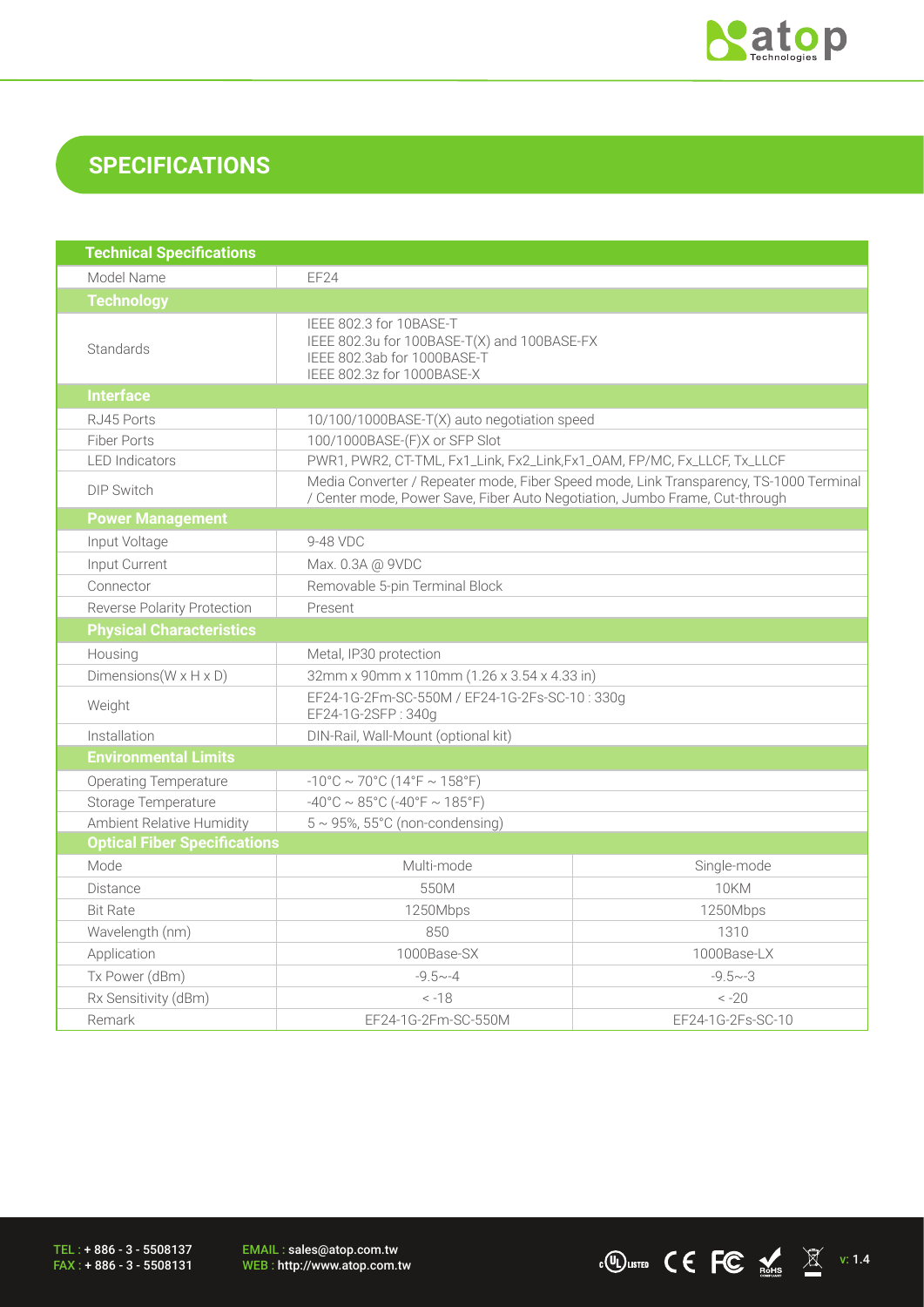

## **REGULATORY APPROVALS**

| <b>Regulatory Approvals</b> |                                                                                        |                                                                              |                                                                                        |                  |
|-----------------------------|----------------------------------------------------------------------------------------|------------------------------------------------------------------------------|----------------------------------------------------------------------------------------|------------------|
| Safety                      | CB                                                                                     |                                                                              |                                                                                        |                  |
| <b>EMC</b>                  | FCC Part 15, Subpart B, Class A<br>EN55022<br>EN 61000-3-2<br>EN 61000-3-3<br>EN 55024 |                                                                              |                                                                                        |                  |
| <b>Test Item</b>            |                                                                                        | <b>Item</b>                                                                  | <b>Value</b>                                                                           | <b>Level</b>     |
| IEC 61000-4-2               | <b>ESD</b>                                                                             | Contact Discharge<br>Air Discharge                                           | ±6KV<br>±8KV                                                                           | 3<br>3           |
| IEC 61000-4-3               | <b>RS</b>                                                                              | 80-1000MHz                                                                   | 10 V/m                                                                                 | 3                |
| IEC 61000-4-4               | <b>EFT</b>                                                                             | <b>AC Power Port</b><br>DC Power Port<br>Signal Port                         | $±2.0$ KV<br>$±2.0$ KV<br>$±1.0$ KV                                                    | 3<br>3<br>3      |
| IEC 61000-4-5               | Surge                                                                                  | <b>AC Power Port</b><br><b>AC Power Port</b><br>DC Power Port<br>Signal Port | Line-to Line±1.0KV<br>Line-to Earth±2.0KV<br>Line-to Line±1.0KV<br>Line-to Earth±1.0KV | 3<br>3<br>3<br>3 |
| IEC 61000-4-6               | CS                                                                                     | Conducted(Enclosure)                                                         | 3 Vrms                                                                                 | $\overline{2}$   |
| IEC 61000-4-8               | PFMF                                                                                   | (Enclosure)                                                                  | AC 50/60 Hz 10 A/m                                                                     | 3                |
| IEC 61000-4-11              | DIP                                                                                    | <b>AC Power Port</b>                                                         |                                                                                        | $\overline{a}$   |
| Shock                       | MIL-STD-810F Method 516.5                                                              |                                                                              |                                                                                        |                  |
| Drop                        | MIL-STD-810F Method 516.5                                                              |                                                                              |                                                                                        |                  |
| Vibration                   | MIL-STD-810F Method 514.5 C-1 & C-2                                                    |                                                                              |                                                                                        |                  |
| RoHS                        | Yes                                                                                    |                                                                              |                                                                                        |                  |
| <b>MTBF</b>                 | 372,537.84 hrs / 42.52 years (25°C)                                                    |                                                                              |                                                                                        |                  |
| Warranty                    | 5 years                                                                                |                                                                              |                                                                                        |                  |

# **ORDERING INFORMATION**

| <b>Ordering information</b> |                                                                                                                                             |
|-----------------------------|---------------------------------------------------------------------------------------------------------------------------------------------|
| <b>Model name</b>           | <b>Enclosure</b>                                                                                                                            |
| EF24-1G-2Fm-SC-550M         | Industrial Gigabit Ethernet-to-Fiber Media Converter and Repeater, multimode, SC connector, Link<br>Fault Pass-Through, Auto Speed, 550 M   |
| EF24-1G-2Fs-SC-10           | Industrial Gigabit Ethernet-to-Fiber Media Converter and Repeater, single-mode, SC connector, Link<br>Fault Pass-Through, Auto Speed, 10 KM |
| $EF24-1G-2SFP$              | Industrial Gigabit Fast Ethernet-to-Fiber Media Converter and Repeater, Link Fault Pass-Through,<br>Auto Speed, SFP                         |

TEL : + 886 - 3 - 5508137 FAX : + 886 - 3 - 5508131 EMAIL : sales@atop.com.tw<br>WEB : http://www.atop.com.tw